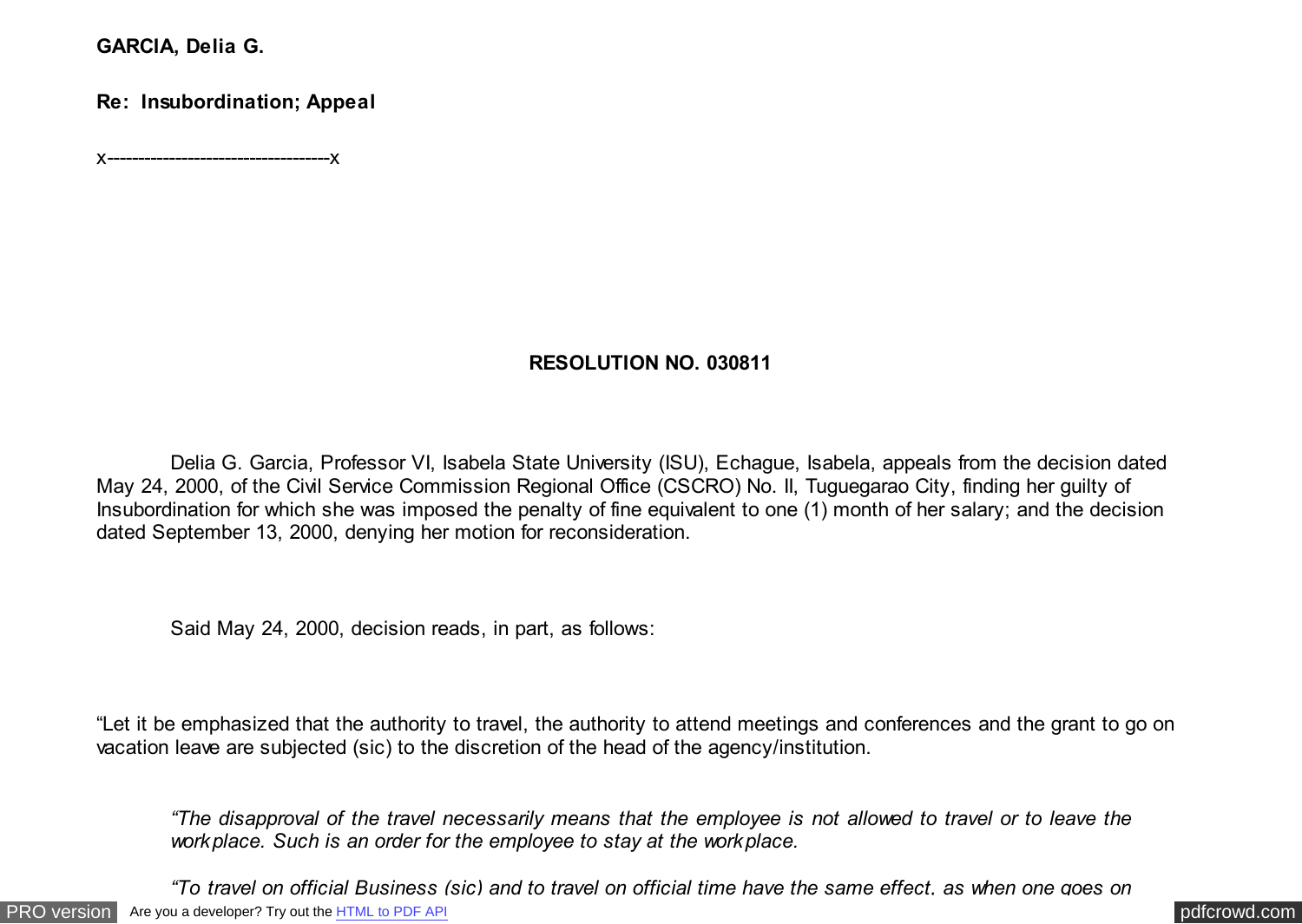*"To travel on official Business (sic) and to travel on official time have the same effect, as when one goes on leave. That is, one necessarily leaves the workplace. When one's travel is disapproved then he applies for a forced leave, is it not circumventing the very purpose of not allowing one to travel.*

*"When Ms. Garcia's authority to travel was disapproved she opted to file an application for leave. Necessarily, because to go on travel and to go on leave have the same effect of leaving the workplace, such will also be disapproved. Conclusively, Ms. Garcia refused to obey the order for her to stay at the workplace.*

*"WHEREFORE, MS. DELIA GARCIA is hereby held liable with (sic) the administrative offense of Insubordination. Thus, she is meted the penalty of fine equivalent to one month salary."*

Garcia anchors her appeal on the following grounds:

- *"1. The Decision was (sic) not supported by sufficient evidence to support (sic) a finding of guilt;*
- *"2. The testimony of the witnesses (sic) for the complainant is tainted with bias;*
- *"3. Errors of law have been committed prejudicial to the interests (sic) of Respondent-Appellant; and*
- *"4. Failure to appreciate the mitigating circumstances in favor of herein Respondent-Appellant."*

 At the outset, it must be pointed out that under Section 52 (B) 5 of the Uniform Rules on Administrative Cases in the Civil Service, the offense of Insubordination is punishable by suspension from the service for a period of one (1) month and one (1) day to six (6) months for the first offense and dismissal from the service for the second offense. Obviously then, the CSCRO No. II erred, among other errors, when it imposed upon Garcia the penalty of fine in an amount equivalent to her one (1) month salary after supposedly finding her guilty of Insubordination.

 It may be relevant to mention that Garcia's appeal is utterly wanting as it does not raise any plausible and persuasive argument/s in her favor. The discussion and arguments advanced are irrelevant, immaterial and not in any way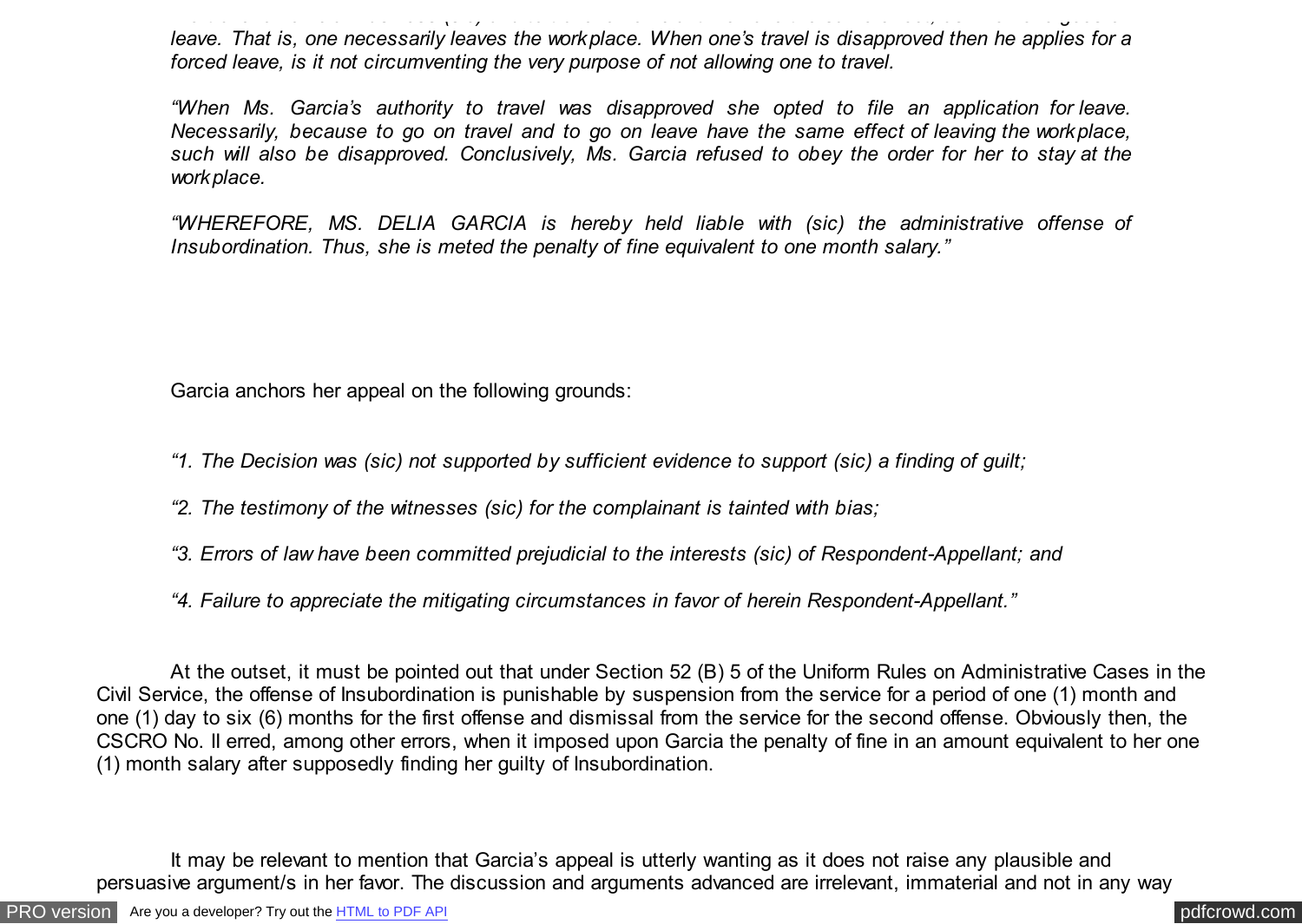determinative of the issue whether she is culpable for Insubordination, the offense of which she was found guilty. Be that as it may, the Commission disregarded such an infirmity and instead assiduously studied and evaluated the entire records of the case so that justice be done to whom it is due. This is so because, as a rule, whenever a decision is subjected to an appeal, the entire case is thrown open to review by the appellate body which, in the instant case, is the Commission.

The salient facts, as borne out by the records, may be summarized as follows:

 Sometime in May 1997, Garcia, who was then the President of the Isabela State University—Echague Faculty Association (ISUEFA), received an invitation dated May 10, 1997, from Florie B. Gapido, Secretary of the National Federation of Faculty Association in State Universities and Colleges (NFFASUC) for the former to attend the *"General Assembly"* of the members of the *"SUC Faculty Federation"* to be held in Cebu City on June 9-11, 1997. Said invitation reads, in part, as follows:

## *"TO: ALL SUC FACULTY ASSOCIATION PRESIDENTS*

*"There shall be a General Assembly of all SUC Faculty Federation members on June 9-11, 1997 (re: CHED's and PASUC President's Memo dated April 30 and May 5, 1997 respectively) at Cebu Grand Hotel, Cebu City.*

### *x x x*

*"Your utmost cooperation and participation is hereby enjoined."*

 Garcia also received a memorandum dated May 5, 1997, from Frederick SO. Pada, President of the Philippine Association of State Universities and Colleges, the relevant portions of which read, as follows: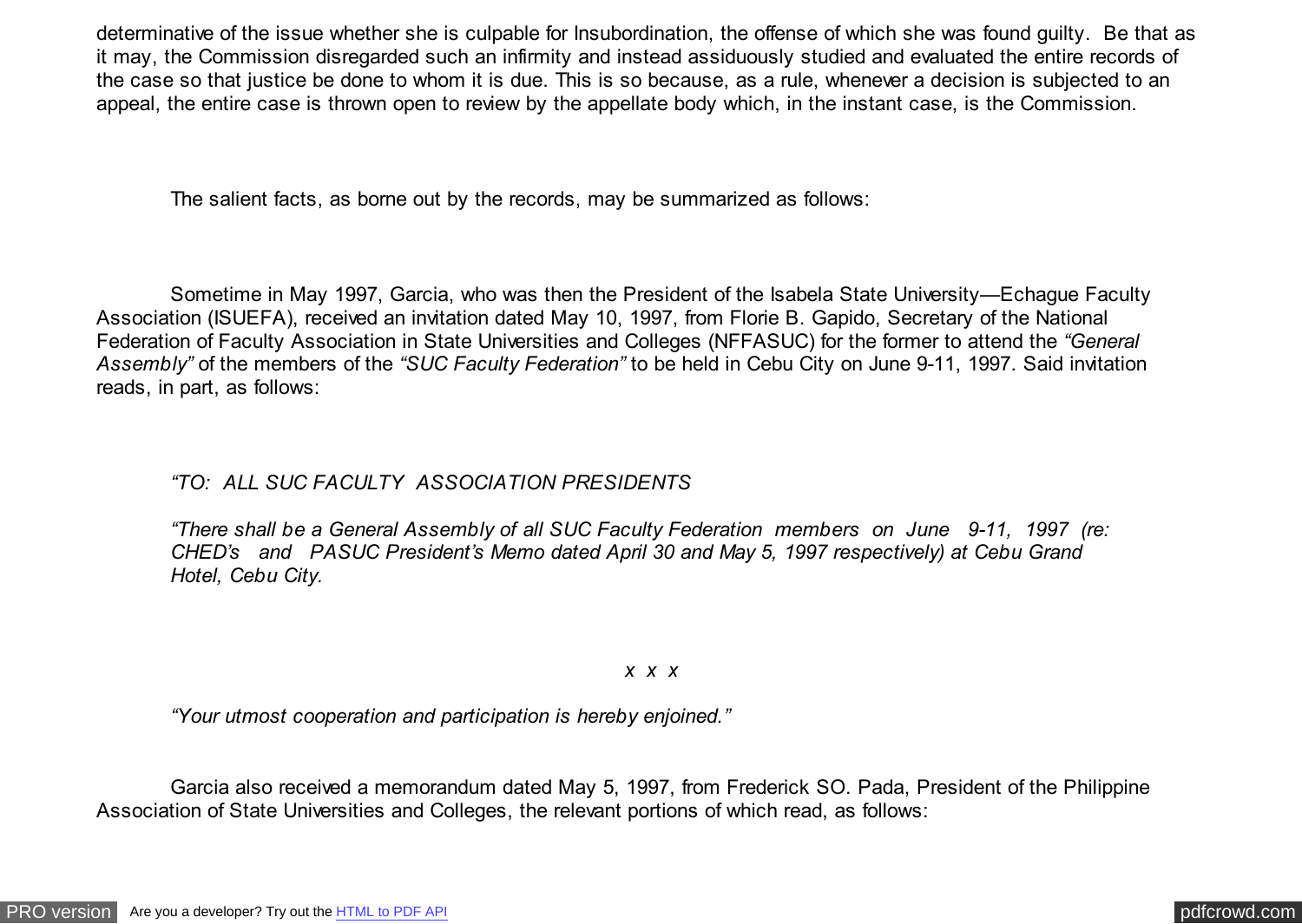- *"1. The 1997 PASUC General Assembly will be held at Cebu Grand Hotel, Cebu City with Cebu State College and the Cebu State College of Science and Technology as host institutions on June 9-11, 1997 with the theme 'SUC Response to the Challenges of the World Congress on Higher Education.'*
- *"2. Each SUC is authorized to send five (5) delegates, composed of President, Vice-President, Presidents of Faculty and Administrative Associations and Director of Research and Development.*

#### *x x x*

*"4. Registration fees, transportation expenses of participants and other necessary expenses shall be charged against the respective funds of SUCs, subject to the usual accounting and auditing rules and regulations."*

 On account of the aforementioned invitations, Garcia prepared a *"Travel Order"* to enable her to proceed to Cebu City on official time and to receive travelling expenses from the Isabela State University (ISU). The immediate supervisor of Garcia recommended approval of the said Travel Order to then ISU President Rodolfo C. Nayga but the latter disapproved the same. The disapproval of the Travel Order of Garcia prompted her to file on June 6, 1997, an application for leave (forced leave) for a period of four days—June 7, 8, 9, and 13, 1997. This application for leave was also signed by Garcia's immediate supervisor but the same was again disapproved by Nayga although the exact date of disapproval is not clearly indicated in the records.

 In the meantime, or on June 5, 1997, the officers and members of the ISUEFA issued an *"Authorization/Resolution"* which partly reads, as follows:

*"In line with the goals and objectives of the ISUE Faculty Association, we do hereby authorize the ISUEFA President, Dr. Delia G. Garcia, to attend the General Assembly of the SUC Faculty Association Presidents to be held at Cebu Grand Hotel, Cebu City on June 9-11, 1997.*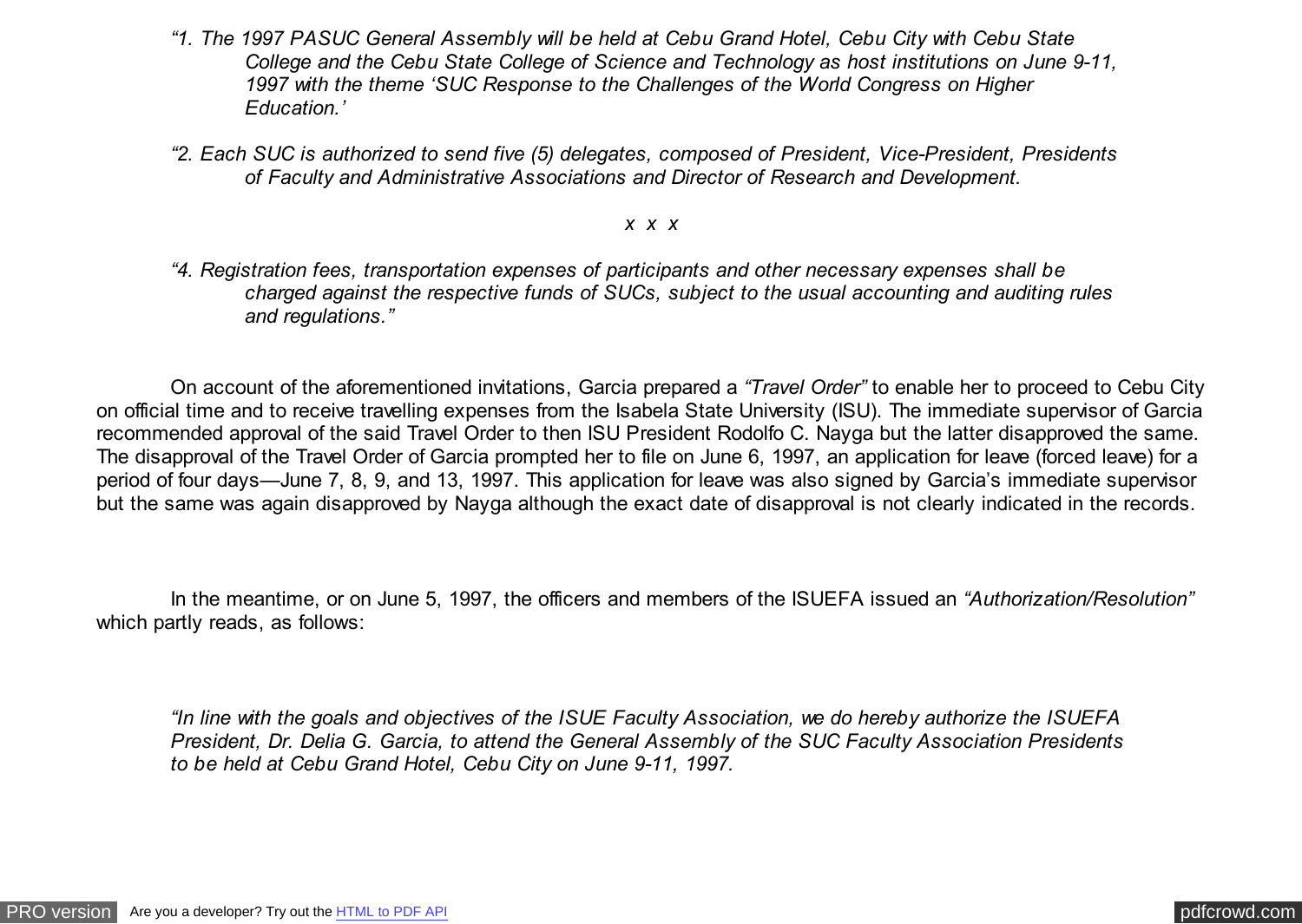*"Herein request of Dr. Delia Garcia for her attendance to said Assembly Meeting (sic) was earlier forwarded to the ISU Management for approval. Unfortunately, her travel was disapproved . . . Therefore, all expenses incidental to said travel will be shouldered by the ISU Faculty Association, Echague, Isabela. (P8620.00 plus P500.00 for membership or affiliation fee to the National Federation)."*

Accordingly, despite the disapproval of her travel order and application for leave of absence (forced leave), Garcia was able to attend the General Assembly of the State Universities and Colleges Faculty Association Presidents held in Cebu City on June 9-11, 1997.

 On June 19, 1997, Garcia received a memorandum from then ISU President Nayga, directing her to explain within 72 hours from receipt of the same why no administrative *"action"* shall be instituted against her for having been absent on June 9-11, 1997, without any approved application for leave.

 On August 5, 1997, the Commission received a complaint of Nayga against Garcia for Grave Misconduct, Gross Neglect of Duty, Gross Insubordination, and Conduct Grossly Prejudicial to the Best Interest of the Service. The complaint, however, was subsequently referred to the CSCRO No. II for investigation and appropriate action.

 After conducting a fact-finding investigation, the CSCRO No. II issued a Formal Charge dated January 22, 1998, charging Garcia with Insubordination. Said Formal Charge reads, in part, as follows:

*"The foregoing facts and circumstances indicate that Dr. Garcia defied the disapproval of her travel order and her application for vacation leave. Thus, there exists a prima facie evidence against her for a less grave offense of Insubordination. However, there is no prima facie evidence against her for Gross Neglect of Duty since she designated Professor Pacita L. Perez as the Officer-In-Charge of the Social Science Department to oversee the faculty members under her department."*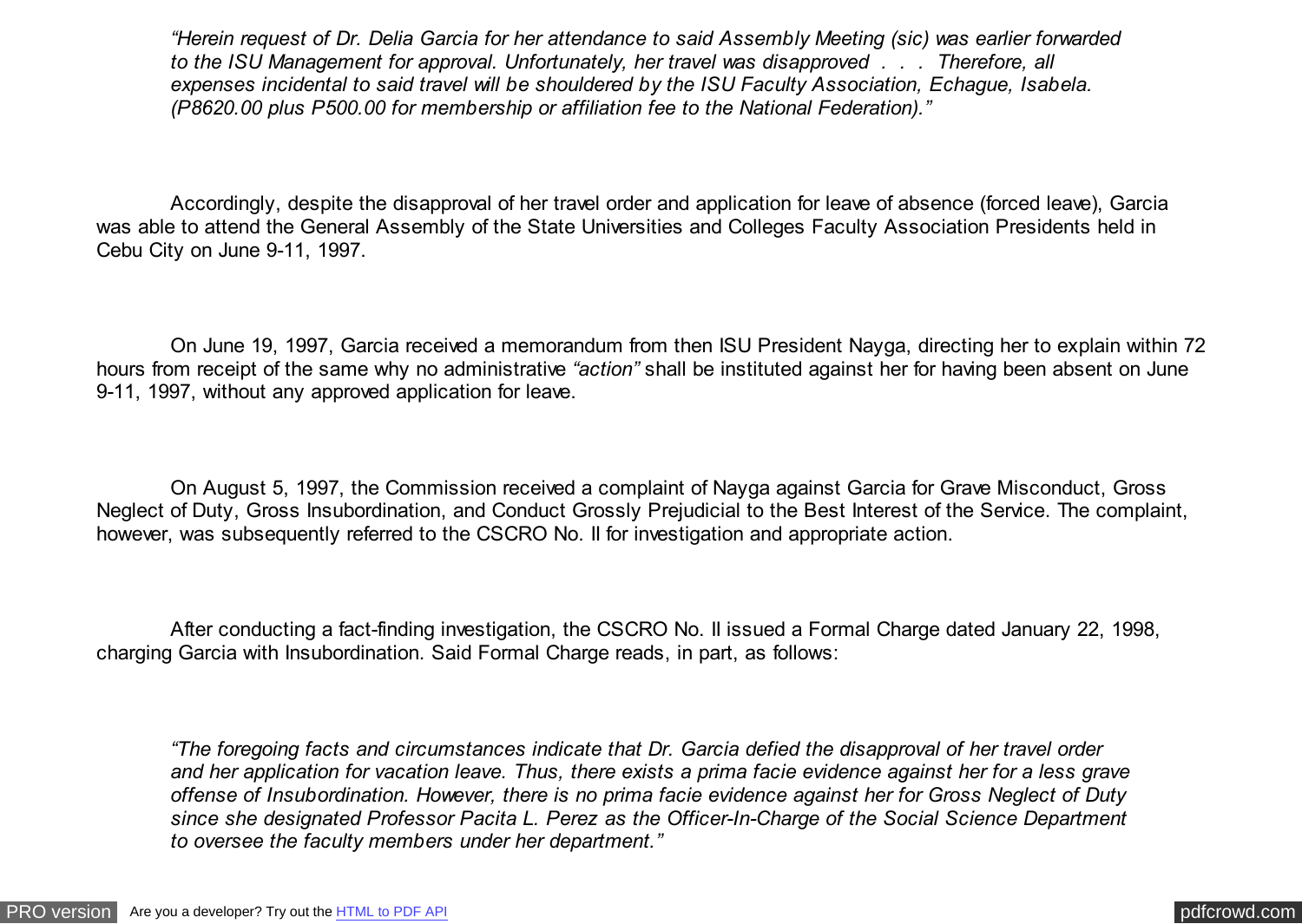The formal investigation thereafter ensued, and on May 24, 2000, the CSCRO No. II issued a decision finding Garcia guilty of Insubordination and imposed upon her the penalty of fine equivalent to her one month salary. Garcia moved for a reconsideration but the same was denied by the CSCRO No. II in a decision dated September 12, 2000.

 Hence, this appeal where the crucial issue to be resolved is whether there is legal basis to find Garcia guilty of Insubordination warranting the imposition upon her of the penalty of fine equivalent to her one (1) month salary.

 There is no dispute that at the inception of the present case, Garcia was the President of the association of the faculty members of ISU-Echague, Isabela. Said association was registered as the Isabela State University-Echague Faculty Association (ISUEFA) with the primary objective of representing the faculty members in collective negotiations beneficial to its members. As its President, Garcia was expected to attend to the association's (union's) activities, such as meetings and the like. Thus, when Garcia attended the General Assembly of SUC Faculty Association Presidents held in Cebu City on June 9-11, 1997, upon the invitation of the National Federation of Faculty Association in State Universities and Colleges (NFFASUC), she was merely exercising her constitutional and statutory right to self-organization. This is notwithstanding the fact that her travel order and application for forced leave were disapproved by then ISU President Nayga.

 As a general rule, approval of leave applications is addressed to the sound discretion of the head of office who, in the present case, was Nayga. The exercise of such discretion, however, should not be used as an instrument to abridge or suppress a subordinate's right to self-organization. The protection accorded employees to exercise their right to selforganization is specifically provided for in **Section 40, Subtitle A, Title I, Book V of the Administrative Code of 1987**, to wit:

*"Sec. 40. Protection of the Right to Organize.—(1) Government employees shall not be discriminated against in respect of their employment by reason of their membership in employees' organization or participation in the normal activities of their organizations. Their employment shall not be subject to the condition that they shall not join or shall relinquish their membership in the employees' organizations.*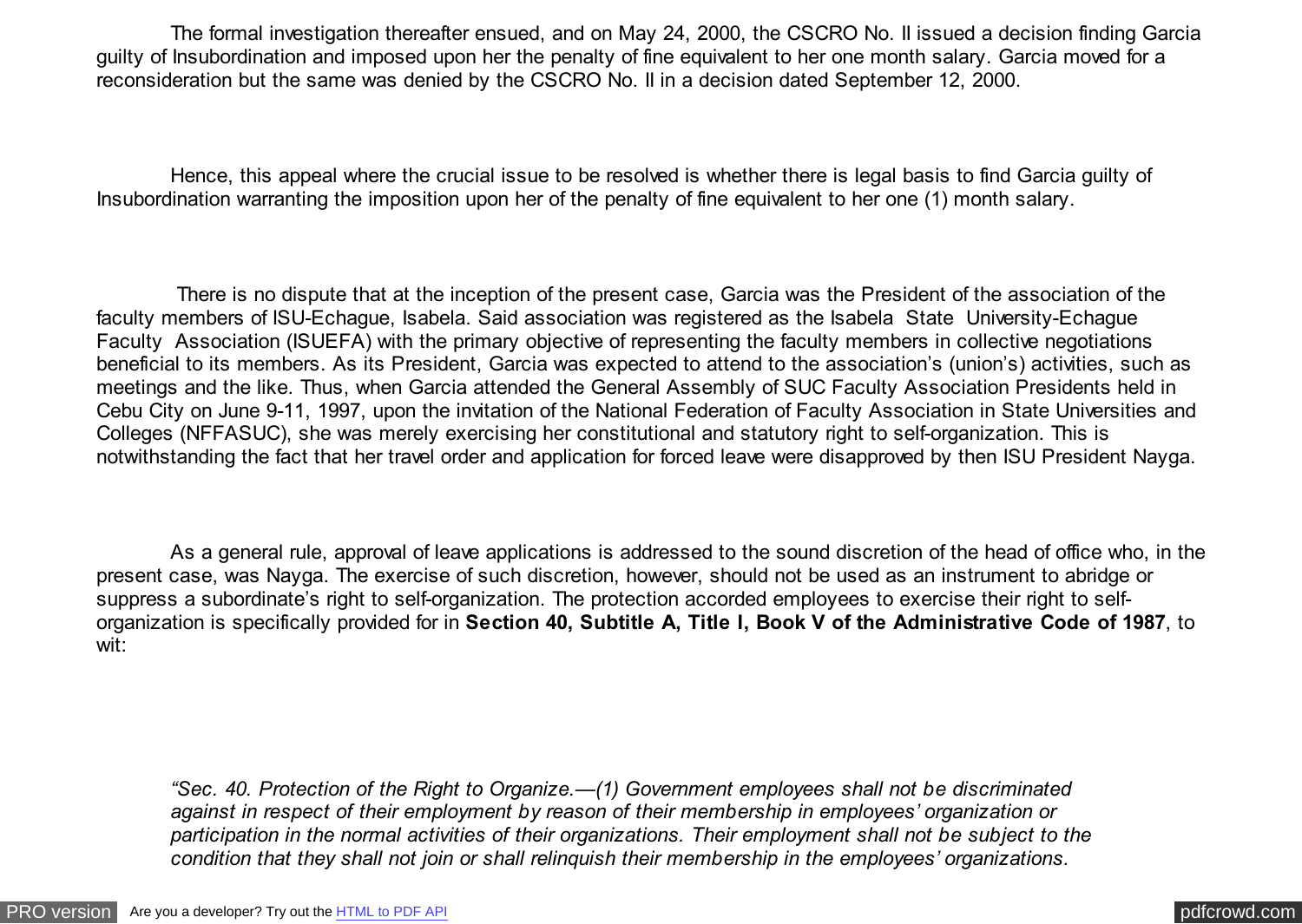*"(2) Government authorities shall not interfere in the establishment, functioning or administration of government employees' organization through acts designed to place such organization under the control of government authority."*

 The right of a government employee to self-organization cannot simply be ignored and disregarded. In the case of **Pamantasan ng Lungsod ng Maynila vs. CSC, 241 SCRA 506**, the Supreme Court recognized the superiority of the right to self-organization of the faculty members whose appointments were on temporary status over the discretion of the appointing authority to renew or not to renew their respective expired appointments. In said case, the appointing authority of PLM refused to renew the expired temporary appointments of certain faculty members of PLM supposedly for various reasons such as inefficiency and lack of appropriate qualifications. It was, however, subsequently established that the real reason for the non-renewal of their appointments was their being active and vocal members of their union which made the management uneasy and insecure. In ruling in favor of the faculty members, the High Tribunal succinctly held:

*" . . . The non-renewal of an employment contract with a term, it is true, is ordinarily a valid mode of removal at the end of each period. This rule, however, must yield to the superior constitutional right of employees, permanent or temporary, to self-organization. While, a temporary employment may be ended with or without cause, it certainly may not, however, be terminated for an illegal cause."*

 Even on the most important aspect of renewal of expired appointments, the superiority of the right to selforganization was upheld by no less than the Highest Court of the land; what more in a situation involving a few days of leave, as what is at issue in the present case?

 Moreover, the Commission has noted that the disapproval of the travel order and application for forced leave of Garcia was not for the best interest of the service. As stated by then ISU President Nayga himself in his memorandum dated June 13, 1997, classes in all ISU campuses shall start only on June 16, 1997, or several days after the termination of the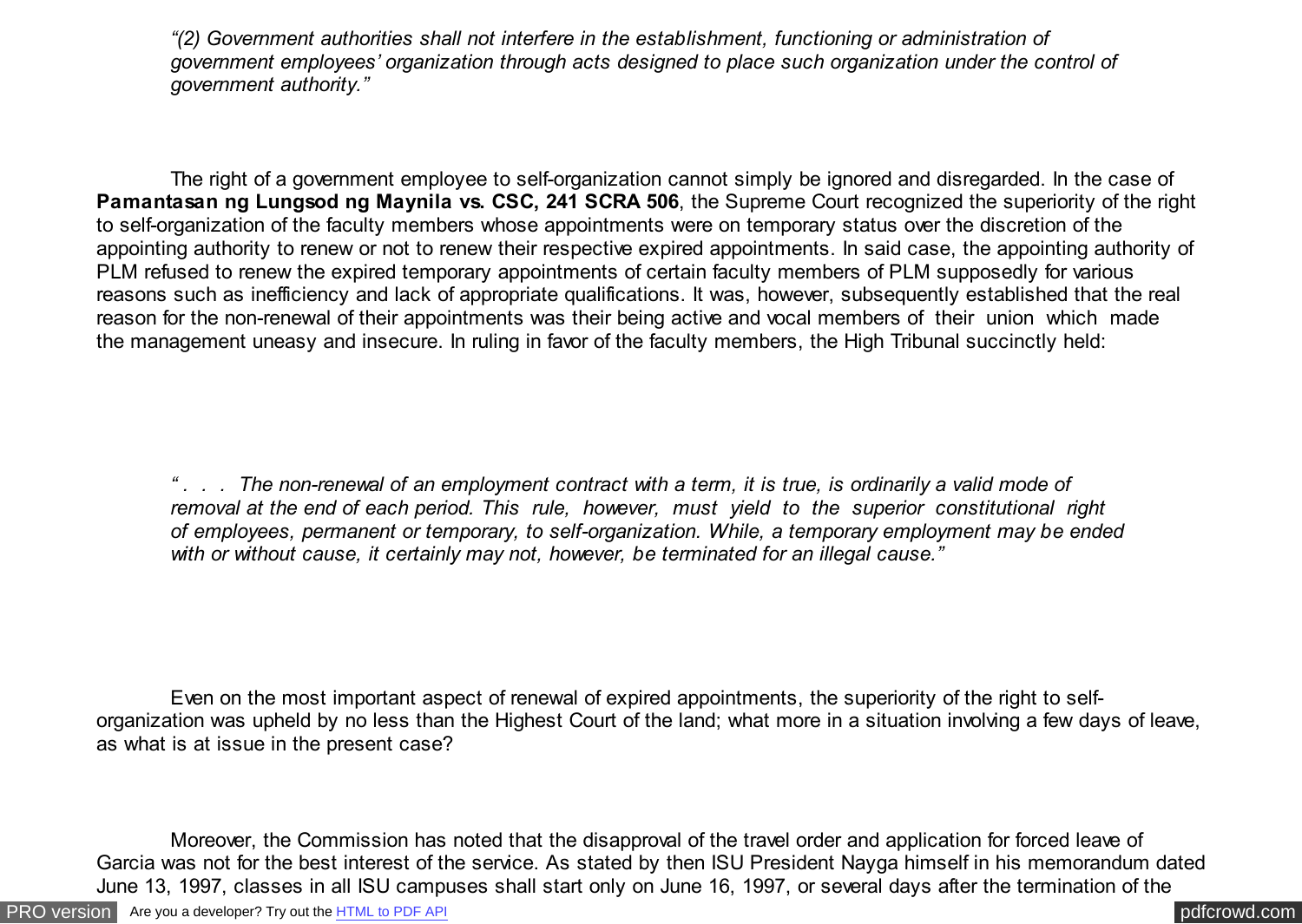General Assembly of SUC Presidents in Cebu City. This being so, it is not difficult to perceive that Garcia's services are not yet of utmost necessity requiring her physical presence at ISU-Echague campus on June 7-9, 1997.

 Besides, there are ample pieces of evidence in the records to establish that the disapproval of Garcia's travel order and application for forced leave was not based on the perception that her absence would be prejudicial to the best interest of the service. Rather, Nayga disapproved Garcia's travel order and application for forced leave as an act of reprisal for the latter's being instrumental, as President of the ISUEFA, in the filing of several graft cases against the former with the Office of the Ombudsman and the Office of the President (Presidential Commission Against Graft and Corruption). In the latter case, then President Joseph E. Estrada issued Administrative Order No. 93 apparently dated November 29, 1999, dismissing Nayga from the service after finding him guilty of violating **Republic Act No. 3019, otherwise known as the Anti-Graft and Corrupt Practices Act**. Said Administrative Order reads, in part, as follows:

*"The antecedents relevant to this case show that in a resolution dated August 12, 1993, the Isabela State University Employees and Faculty Association (ISUEFA) charged Nayga and several other officials/employees of ISU for graft and corruption for entering into anomalous transactions. . .*

*x x x*

*"After a review of the facts in the light of the evidence presented, this Office is inclined to agree with the recommendation of the PCAGC. As it were, the public bidding was supposed to be held for the protection of the ISU and to secure for itself the best possible advantages by means of an open competition between and/or among bidders. The aim of public bidding is basically to secure the lowest price, to curtail favoritism in the award, to avoid suspicion or anomalies and to foster fairness among the bidders. But, as disclosed, the facts and circumstances surrounding the transactions in question betrayed these ideals. To that extent, I concur with the PCAGC's conclusion. If there are meaningful words to express the same, these are aptly said in pertinent portions of its report, thus:*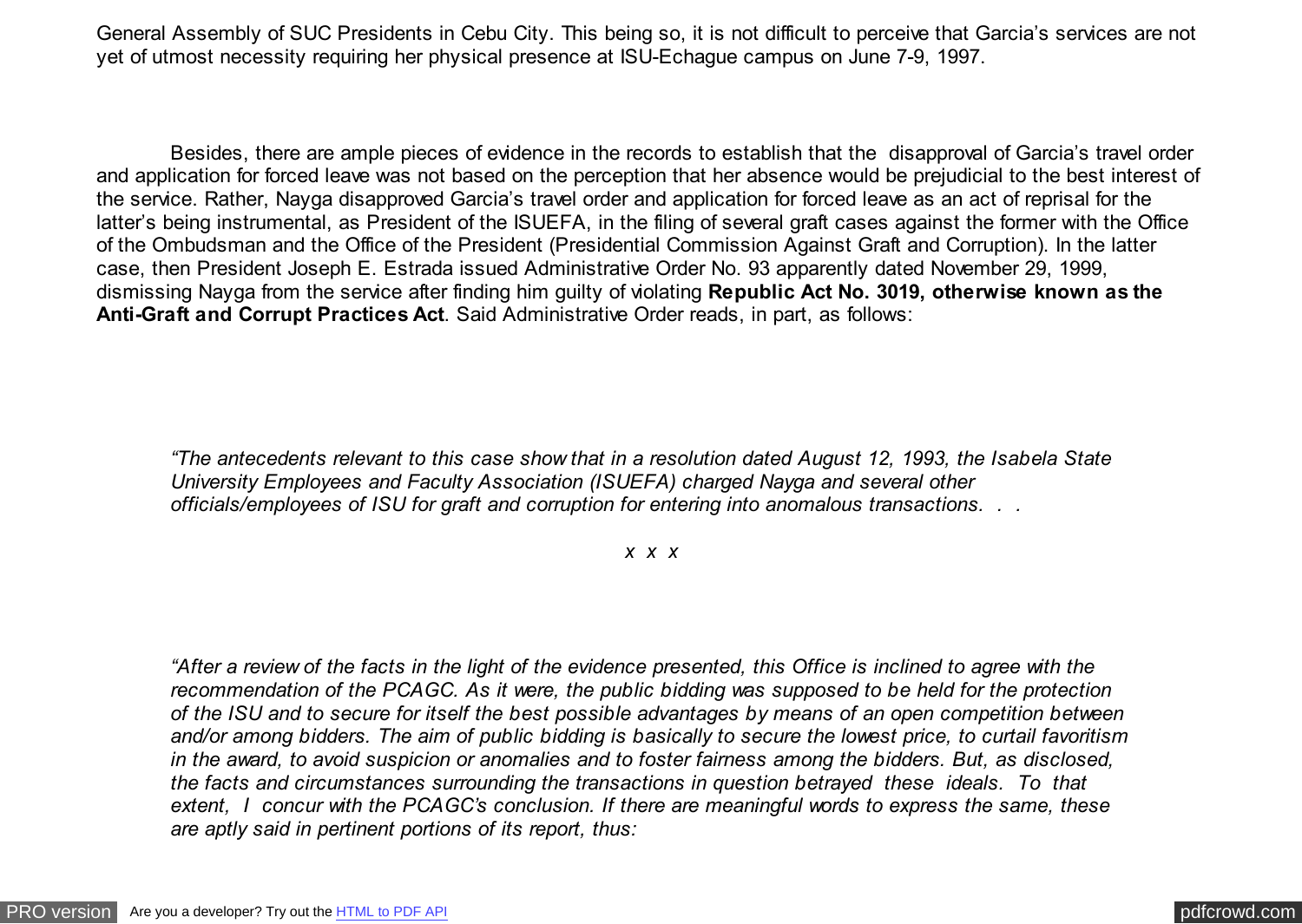*'xxx it is ironic that the subject matter of the complaint is termite extermination and soil poisoning. The dreaded termites are those who prey on public funds and gobble them up. It is this specie (sic) of termites that should be exterminated. As to soil poisoning, it is the University grounds that should be scorched, not with chemicals, but with torch of truth and justice so that the leaders that will emerge therefrom are men and women who can impart to young minds the gift of learning and true meaning of integrity.'*

*"WHEREFORE, all the foregoing considered, and as recommended by the Presidential Commission against (sic) Graft and Corruption, respondent Rodolfo C. Nayga is hereby found guilty as charged and is hereby DISMISSED from the service with forfeiture of benefits that may be due him, effective upon receipt of this order."*

 It must also be stressed that no public funds were spent or wasted as a consequence of the travel of Garcia to Cebu City as her travel expenses were paid by the ISUEFA. But what is despicable in the instant case is the fact that Nayga allowed and approved the travel, on official business, of several faculty and staff members of ISU to Cebu City supposedly to attend the General Assembly held on June 7-9, 1997, and that all their travel expenses were shouldered by ISU funds. Specifically, these faculty and staff members are Mariano Balawag, Fernando Ibarra, Purita Dychitan, Miguel Ramos, Andres Karganilla, Thelma Lanuza, Marjorie Sunga, Estrella Mendoza, Olivia Karganilla, Matea Balauag, Flavia Nayga, Perlita Babaran, and Avelino Manaay. Vouchers and other pieces of evidence presented by Garcia clearly showed that Nayga allowed and approved the travel of these persons despite the fact that they are not among those who are qualified to attend said general assembly.

 *In fine,* it is indubitable that then ISU President Nayga gravely abused his discretion when he disapproved the travel order and application for forced leave of Garcia. As such, Garcia cannot be faulted if she proceeded to attend the General Assembly of SUC Faculty Association Presidents in Cebu City despite the disapproval of her travel order and/or application for forced leave. With all of the foregoing disquisition, the Commission finds no factual and legal basis to find Garcia guilty of Insubordination.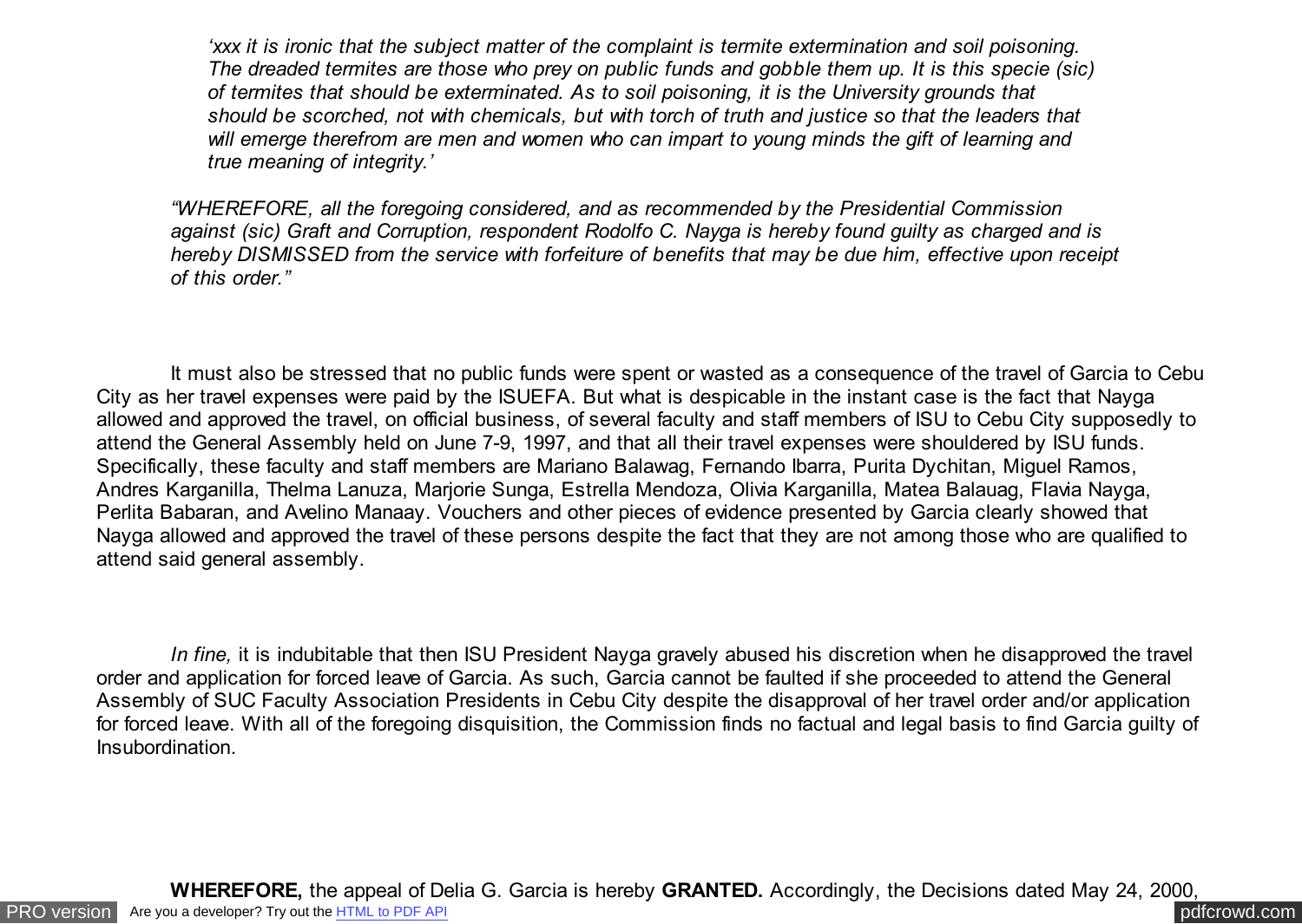**WHEREFORE,** the appeal of Delia G. Garcia is hereby **GRANTED.** Accordingly, the Decisions dated May 24, 2000, and September 13, 2000, of the Civil Service Commission Regional Office No. II are REVERSED and SET ASIDE, and Delia G. Garcia is EXONERATED of the charge of Insubordination. If Garcia was made to pay a fine equivalent to her one (1) month salary, it is ordered that she be restituted said amount.

Quezon City,

 (Original Signed) **J. WALDEMAR V. VALMORES Commissioner** 

 (Original Signed)  **KARINA CONSTANTINO-DAVID**  Chairman

 (Original Signed)  **JOSE F. ERESTAIN, JR.** Commissioner

Attested by:

 (Original Signed)  **REBECCA A. FERNANDEZ**  Director IV Commission Secretariat and Liaison Office